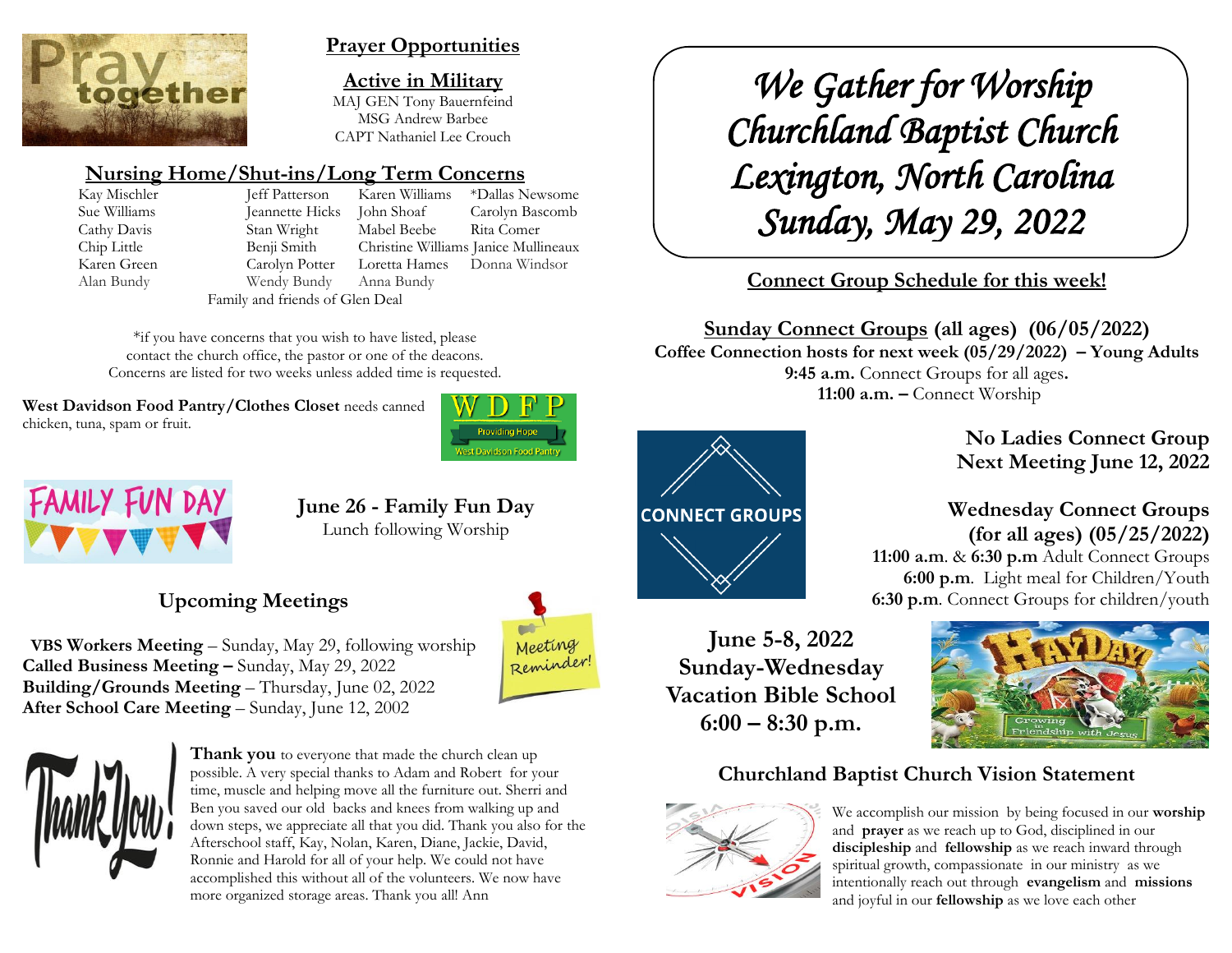

*The Worship Service at Eleven O'clock Sunday morning, May 29, 2022* 

**Chiming of the Hour**

**Welcome/The Work of the Church**

**Call to Worship – Chancel Choir** Come Thou Almighty King (247)

#### **Invocation**

**Hymn of Praise #350 –** The Church's One Foundation

**Children's Sermon –** Nolan Shoaf

**Special Music – Chancel Choir** Battle Hymn of the Republic

**Hymn of Giving #261 –** Wonderful Words of Life

**Offertory Prayer**  Ricky Lomax

**Receiving of Tithes and Offerings**

. **Doxology**

**Message – Dr. Huckaby The Church in Your House** Romans 16 :3-5

**Invitation #277 –** Take My Life and Let it Be, Consecrated

**Postlude** – Roy Hicks



# **The Church in Your House** Romans 16:3-5

**Introduction** – if my house is to be the church for my family, Scripture tells us these things must happen:

A family with a b f

**A family where husband and wife are both b\_\_\_\_\_\_\_\_\_ (2nd**

**Corinthians 6:14).** *Do not be yoked together with unbelievers. For what do righteousness and wickedness have in common? Or what fellowship can light have with darkness?*

A family with b 1 (Ephesians 5:21-31)

*<sup>21</sup> Submit to one another out of reverence for Christ. <sup>22</sup> Wives, submit yourselves to your own husbands as you do to the Lord. <sup>23</sup> For the husband is the head of the wife as Christ is the head of the church, his body, of which he is the Savior. <sup>24</sup>Now as the church submits to Christ, so also wives should submit to their husbands in everything.<sup>25</sup>Husbands, love your wives, just as Christ loved the church and gave himself up for her <sup>26</sup> to make her holy, cleansing her by the washing with water through the word, <sup>27</sup> and to present her to himself as a radiant church, without stain or wrinkle or any other blemish, but holy and blameless. <sup>28</sup> In this same way, husbands ought to love their wives as their own bodies. He who loves his wife loves himself. <sup>29</sup>After all, no one ever hated their own body, but they feed and care for their body, just as Christ does the church— <sup>30</sup> for we are members of his body. <sup>31</sup> "For this reason a man will leave his father and mother and be united to his wife, and the two will become one flesh*

# **A family that t\_\_\_\_\_\_\_\_\_\_\_\_ God's Word at home Ephesians 6:1-4)**

*Children, obey your parents in the Lord, for this is right. <sup>2</sup> "Honor your father and mother"—which is the first commandment with a promise— <sup>3</sup> "so that it may go well with you and that you may enjoy long life on the earth. Father's do not exasperate your children; instead, bring them up in the training and instruction of the Lord.*

#### **A family where parents set the proper e\_\_\_\_\_\_\_\_\_\_\_\_\_\_ (2nd Timothy**

**2:15).** *<sup>15</sup> Study to show yourself approved unto God, a workman that needs not to be ashamed, rightly dividing the word of truth.*

**Conclusion** - the Bible is clear that if we will build our home on the rock of Jesus Christ and God the Father, then all the storms will come and our house will stand strong. Then, you will have the church in your house.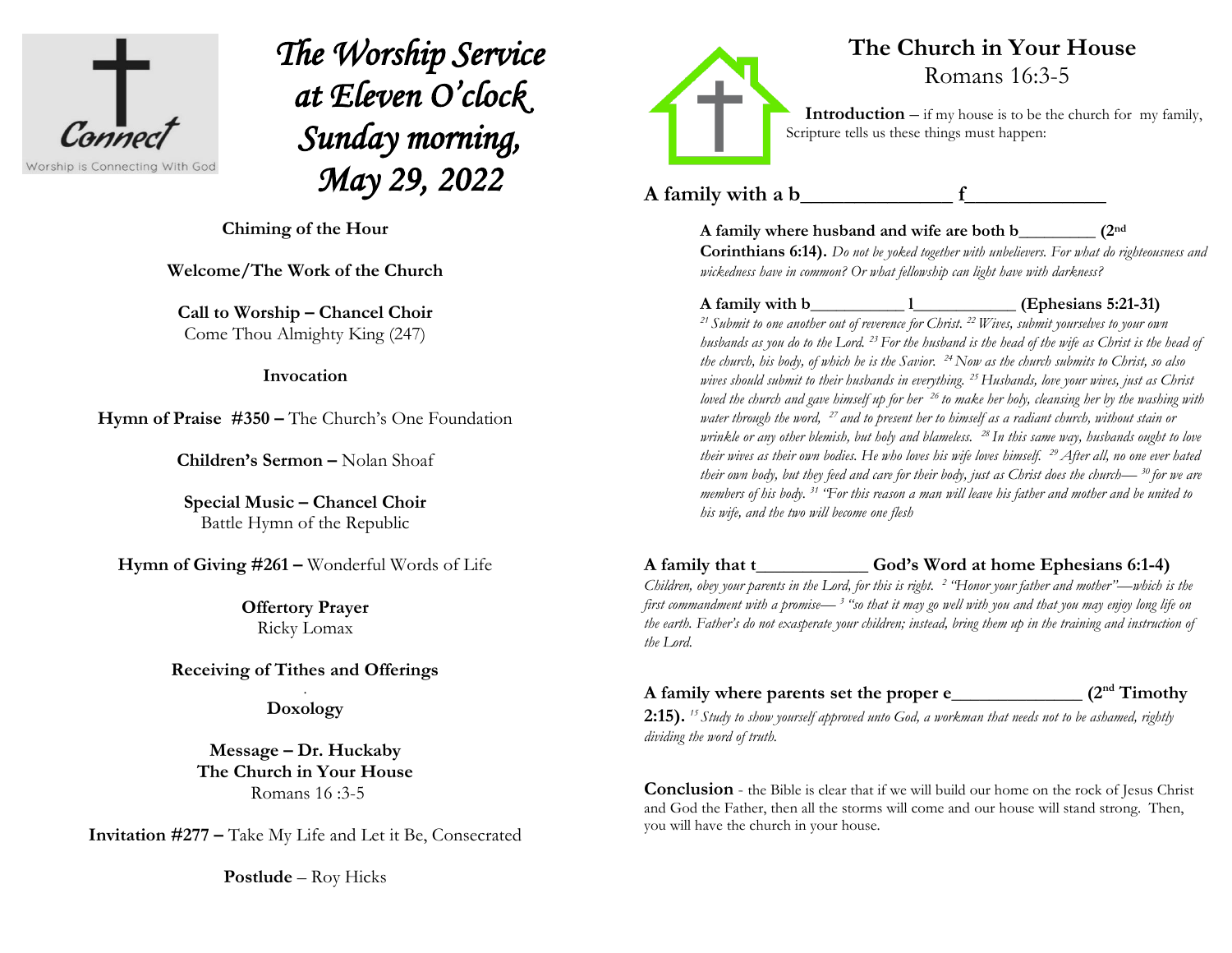

### **Volunteer Opportunities**

**Deacon of the Week -** Ricky Lomax **Next week** – Sherri Manno

**Security Team 05/29 –** Frank Boris/Harold Burns **06/05 –** Lee Fleeman/Ron Hartley

**Nursery Volunteers 05/29 -** Jessica West/Kay Beck **06/05 -**Lisa Ridenhour/Sandra Beck

**Children's Church 05/29 –** Pam Phipps/Angie West **06/05 –** Blanca Wood/Rosa Alonso

**Wednesday Children's Connect 06/01 –** Lisa Ridenhour/Sandra Beck/Ann Burns/Barbara Shoaf

> **Office Secretaries 05/29 & 6/5–** Amy Freeman

**Counting Team 05/29 –** Karen Allen/Pam Phipps **06/05 -**Karen Allen/Rita Caudle

#### **Ushers**

**05/29 –** Frank Boris/Billy Harris/Jeff Snider/Harold Burns **06/05 -**Tim Freeman/Ronald Hartley/Spencer Shoaf/Luke Shepherd



**Motion for Called Business Meeting (May 29)** – The

deacons, finance committee and the building and grounds committees recommend that the church replace the chairs and chair dollies in the Fellowship Hall. This would be the purchase of **176 chairs and 2 dollies** from Church Interiors, Inc. at a cost of **\$8,002.53** after the deduction from Davidson County Refundable Taxes. The funds would be taken from the Building Fund.

**Needed for Bible School** if anyone has **2 wagon wheels and 2 small wheel barrows** we can borrow please let one of us know. Thanks, Ann Burns, Jackie Stiffel





### **Volunteer Opportunities**

**Deacon of the Week -** Ricky Lomax **Next week** – Sherri Manno

**Security Team 05/29 –** Frank Boris/Harold Burns **06/05 –** Lee Fleeman/Ron Hartley

**Nursery Volunteers 05/29 -** Jessica West/Kay Beck **06/05 -**Lisa Ridenhour/Sandra Beck

**Children's Church 05/29 –** Pam Phipps/Angie West **06/05 –** Blanca Wood/Rosa Alonso

**Wednesday Children's Connect 06/01 –** Lisa Ridenhour/Sandra Beck/Ann Burns/Barbara Shoaf

> **Office Secretaries 05/29 & 6/5–** Amy Freeman

**Counting Team 05/29 –** Karen Allen/Pam Phipps **06/05 -**Karen Allen/Rita Caudle

### **Ushers**

**05/29 –** Frank Boris/Billy Harris/Jeff Snider/Harold Burns **06/05 -**Tim Freeman/Ronald Hartley/Spencer Shoaf/Luke Shepherd



### **Motion for Called Business Meeting (May 29)** – The

deacons, finance committee and the building and grounds committees recommend that the church replace the chairs and chair dollies in the Fellowship Hall. This would be the purchase of **176 chairs and 2 dollies** from Church Interiors, Inc. at a cost of **\$8,002.53** after the deduction from Davidson County Refundable Taxes. The funds would be taken from the Building Fund.

**Needed for Bible School** if anyone has **2 wagon wheels and 2 small wheel barrows** we can borrow please let one of us know. Thanks, Ann Burns, Jackie Stiffel